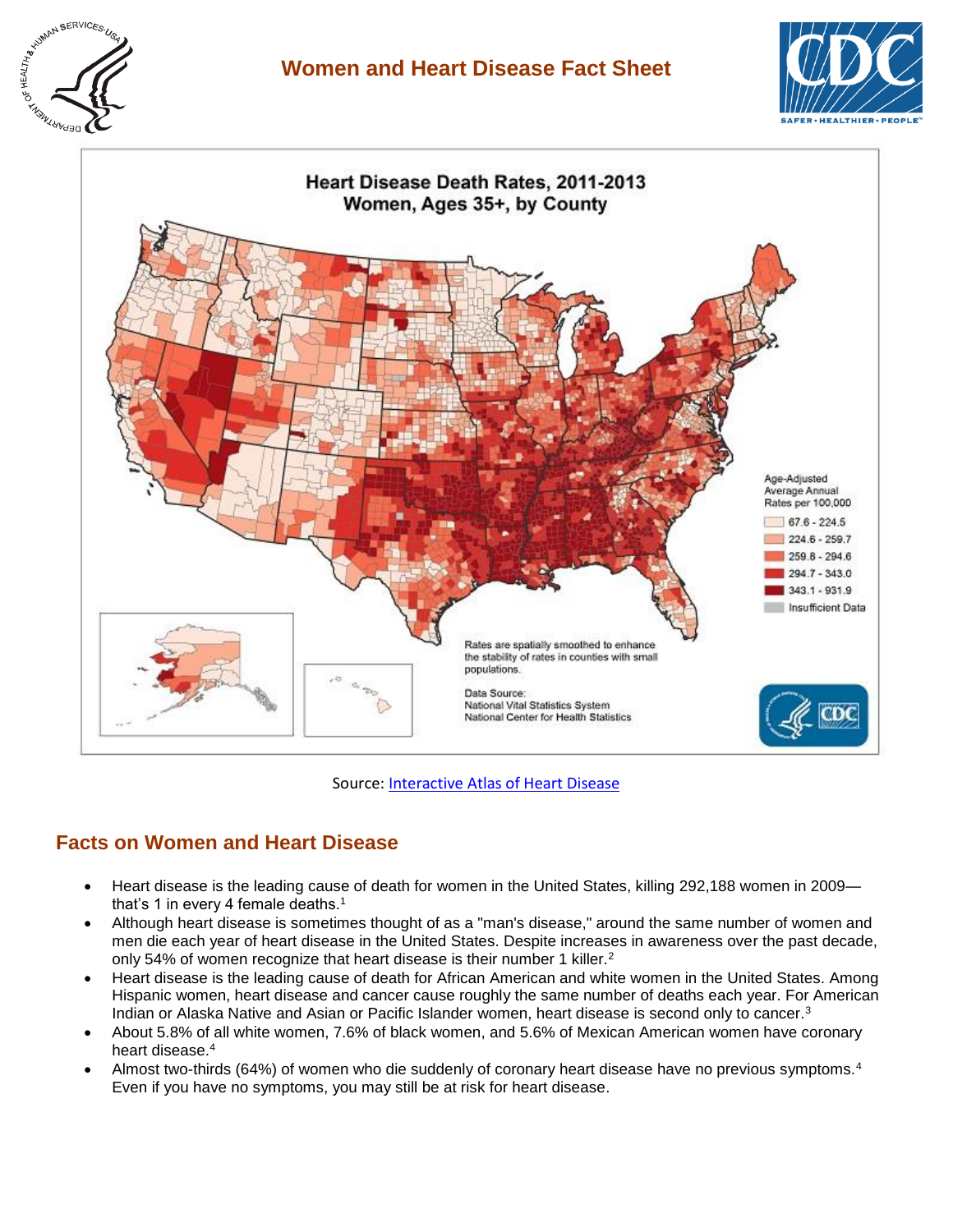# **Symptoms**

While some women have no symptoms, others experience angina (dull, heavy to sharp chest pain or discomfort), pain in the neck/jaw/throat or pain in the upper abdomen or back. These may occur during rest, begin during physical activity, or be triggered by mental stress.<sup>6</sup>

Women are more likely to describe chest pain that is sharp, burning and more frequently have pain in the neck, jaw, throat, abdomen or back.<sup>6</sup>

Sometimes heart disease may be silent and not diagnosed until a woman experiences signs or symptoms of a heart attack, heart failure, an arrhythmia,<sup>6</sup> or stroke.

These symptoms may include

- Heart Attack: Chest pain or discomfort, upper back pain, indigestion, heartburn, nausea/vomiting, extreme fatigue, upper body discomfort, and shortness of breath.
- Arrhythmia: Fluttering feelings in the chest (palpitations).<sup>6</sup>
- Heart Failure: Shortness of breath, fatigue, swelling of the feet/ankles/legs/abdomen.
- Stroke: Sudden weakness, paralysis (inability to move) or numbness of the face/arms/legs, especially on one side of the body. Other symptoms may include: confusion, trouble speaking or understanding speech, difficulty seeing in one or both eyes, shortness of breath, dizziness, loss of balance or coordination, loss of consciousness, or sudden and severe headache.<sup>7</sup>

### **Risk Factors**

High blood pressure, high LDL cholesterol, and smoking are key risk factors for heart disease. About half of Americans (49%) have at least one of these three risk factors.<sup>5</sup>

Several other medical conditions and lifestyle choices can also put people at a higher risk for heart disease, including:

- **Diabetes**
- Overweight and obesity
- Poor diet
- Physical inactivity
- Excessive alcohol use

#### **Screening**

To reduce your chances of getting heart disease it's important to<sup>8</sup>

- Know your blood pressure. Having uncontrolled blood pressure can result in heart disease. High blood pressure has no symptoms so it's important to have your blood pressure checked regularly.
- Talk to your healthcare provider about whether you should be tested for diabetes. Having uncontrolled diabetes raises your chances of heart disease.
- Quit smoking.
- Discuss checking your cholesterol and triglycerides with your healthcare provider.
- Make healthy food choices. Being overweight and obese raises your risk of heart disease.
- Limit alcohol intake to one drink a day.
- Lower your stress level and find healthy ways to cope with stress.

### **CDC's Public Health Efforts**

- [State Public Health Actions to Prevent and Control Chronic Diseases](http://www.cdc.gov/dhdsp/programs/spha/)
- [Million Hearts®](http://millionhearts.hhs.gov/)
- [WISEWOMAN](http://www.cdc.gov/wisewoman)